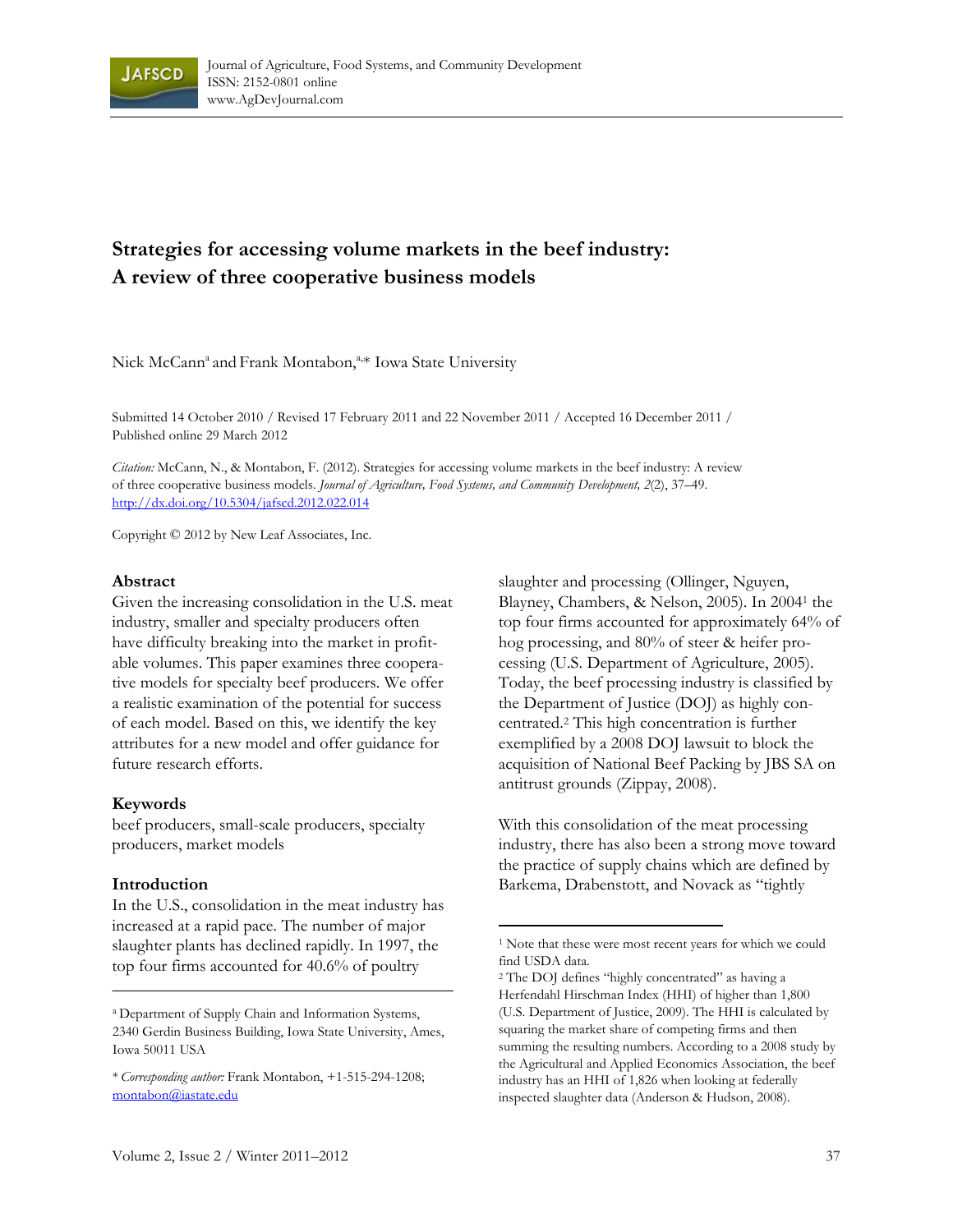orchestrated production, processing, and marketing arrangements stretching from genetics to grocery" (2001, p. 36). The first meat industry to incorporate supply chain methods was poultry, which led to a surge in its share of the meat market with its market share gains coming from beef. Following the poultry industry's lead, the pork industry also began to incorporate supply chain strategies into its processes (Barkema et al., 2001). The beef industry, with its longer supply chain and traditionally more independent producers, has lagged behind both the pork and poultry industries in its supply chain integration.

Consolidation and coordination of the meat supply chain has in many ways been beneficial to the meat industry. However, small producers have not always benefited from these changes. The food industry has seen consolidation, integration, and coordination in the pursuit of economies of scale and scope, and lower transaction costs. Increased processor consolidation and the resulting market power effects have caused distributional income losses to all food producers (Sexton, 2000).

One option for small beef producers in response to the drive for consolidation and coordination is to form cooperatives to achieve effective scale and market power. In this paper we present three cooperative models, with the goal of creating a new model for small producers seeking to access volume markets. We also examine the attributes of each model.

#### **Methodology**

The case studies include three beef cooperatives that have pursued very different strategies that allow small beef producers to access volume beef markets. Of these three cooperatives, two are currently successful and one is no longer in business. Comments by Dick Bradbury, founding member of Country Natural Beef, and Mike Lorentz, owner of Lorentz Meats, are used to illustrate some of the concepts discussed.

The following attributes are used to analyze each case study. We define them here, use them during the discussion of each case study, and then review them in the discussion section to glean how the attributes form successful models.

**Marketing Management Expertise:** The ability of smaller producers to access volume markets clearly depends on the marketing expertise of the producers. This factor is of such importance that the Leopold Center at Iowa State University has created a specific stream of research, the Marketing and Food Systems Initiative (Leopold Center, n.d.), to investigate this issue.

**Value System Coordination:** In any supply chain, the ability of the supply chain partners to communicate and coordinate with each other is critical to superior chain performance. This has been specifically studied in the food industry (Stank, Crum, & Arango, 1999). In general, chain coordination and how to achieve it have been popular topics in research. For just a few examples of this research, see Cousins, Handfield, Lawson, and Petersen (2006) and Holweg and Pil (2008). Weaver (2008) specifically argues that "collaboration across enterprises" is a key for successful value networks.

**Scale:** Maintaining the proper scale is a challenge for the smaller producer, as it must produce enough to interest buyers, but must to balance this against having enough capital (Born, 2001).

**Valued-Added Traits:** One way for small producers to differentiate themselves in a commodity market is to offer value-added traits such as organic production. (See Lau, Beverly, Kelley, & Hanagriff (2007) for a discussion.) Some producers and cooperatives strive to create a "story" for consumers based on value-added traits. Dimra and Skuras (2003) discussed how "cues" such as certification and geographic association signal characteristics and properties of the product. Franks (2003) discusses the idea of "telling the organic story" to consumers. The literature thus clearly indicates that offering value-added traits may drive consumer interest.

**Production System:** The signal used to start production is a key differentiator in production system design. The usual classifications for these signals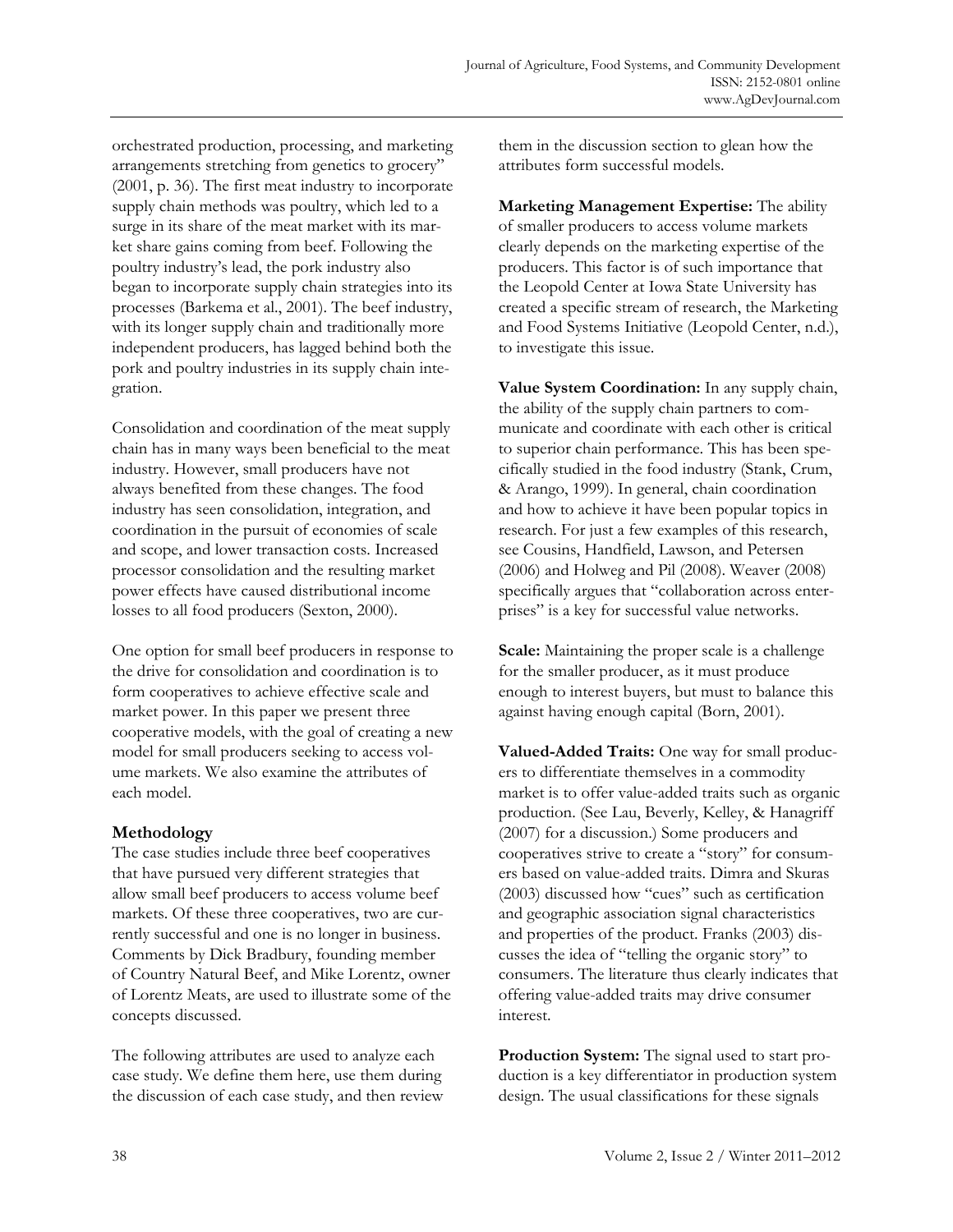are "push" and "pull." The former refers to a system that produces based on a forecast and ends up pushing inventory down the chain. The latter system produces when a customer order is received (Krajewski & Ritzman, 2002). Weaver (2008) argues that "push innovation" is being supplanted by "pull innovation," and uses the food industry as an illustration. He also notes the importance of collaboration to pull innovation and that pull innovation has been specifically used in the case of organic foods. This implies that of the attributes described, the more of them in place, the greater the chance for success.

**Relationship with the End Customer:** The final attribute considered is the cooperative's relationship with the end customer. The discussion of the attributes of production system and value system coordination indicates that the cooperative needs to have a good understanding of its customer base. Nitschke and O'Keefe (1997) specifically mention the importance of "establishing and maintaining direct relationships with key customers" in their study of Australian grain farmers. This was seen as a way to provide market signals back to the producers. Our literature review indicated that there has been relatively little research interest in the issue of agriculture cooperatives' efforts with regard to customer relationships, despite the rather voluminous research literature on relationship marketing and customer relationship management (see Das (2009) and Kim and Kim (2009) respectively for extensive literature reviews of these concepts).

### **From Commodity to Integrated Value System: U.S. Premium Beef Ltd.**

U.S. Premium Beef Ltd. (USPB) is a closed, member-owned cooperative and is "designed to operate in the highly competitive, and fragmented, global agribusiness industry" (Katz & Boland, 2000, p. 711). A closed, member-owned cooperative is defined by van Bekkum (2001) as a cooperative in which new entry is subject to the purchase of member rights. This is opposed to an open or collective cooperative structure, where entry is free. USPB was formed in 1996 as a reaction to two major difficulties in the beef market for cattle producers. First, the integrated poultry industry began to gain market share in the meat industry, mainly at the expense of beef. Additionally, there were large influxes of foreign beef into the U.S. domestic market, which was causing downward pressure on pricing.

One major problem identified by the cooperative founders was that, depending on market circumstances, each stage in the value system was put under stress, while another member in the value system was reaping the benefits. For example, when beef prices increased, feedlot owners benefited because they were marketing finished animals (Katz & Boland, 2000). On the other hand, as beef prices decreased, the slaughter plants reaped the benefits, as producers were forced to sell at low prices.

The term "value system" comes from Michael Porter's value chain concept, where inputs pass through stages in a firm's production process to create a new value-added product. The value system is defined by Porter as an interconnected system of value chains (Porter 1985). For the beef industry, the value system would include the seed stock, cow calf, back-grounding (a system where weaned calves are grazed before being sent to the feedlot), feedlot, slaughter, processing, and retail segments.

Taking its cue from the pork and poultry industries, USPB sought to develop a system that increased coordination and communication throughout the value system. Unlike the pork and poultry industries, it wanted to create a system where risks and rewards were shared more equitably at each stage. This process was accomplished through several actions. First, it incorporated each stage of the cattle production process into the cooperative. Therefore, each stage of the value system was included in the membership. Producers are required to buy a share for each head of cattle they have in the system. Shares for one member can range from 100 to 100,000 (Katz & Boland, 2000). However, regardless of the number of shares, there is only one vote per member in the cooperative. Feedlot owners with 100,000 head of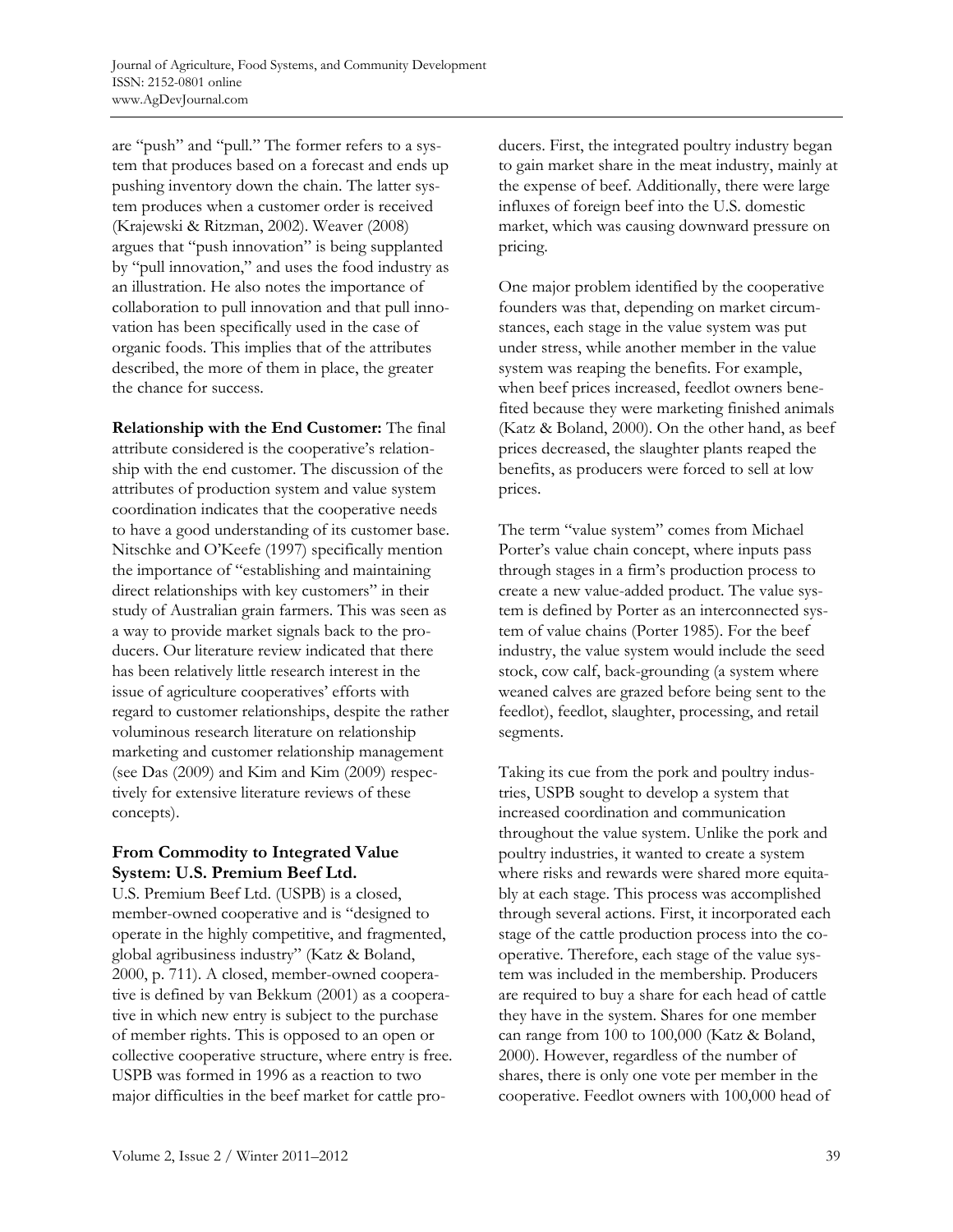cattle in the program do not have more voting power than a small cow calf producer with 100 head in the program.

Acquiring processing facilities is a major part of USPB's strategy for sharing risk and reward more equitably through the value system. USPB management knew that building a large slaughter and processing plant would not be viable, due to high fixed costs and investment. Instead, they chose to partner with a large slaughterhouse owned by Farmland National, which was a producercooperative–owned enterprise (a cooperative owned by actual cattle producers). This was attractive because it meant that the Farmland system was already familiar with dealing with cooperatives. As part of its partnership, USPB required an equity ownership interest in Farmland in order to maintain control over its ideas and to protect its shareholders. This was attractive to Farmland as they were operating with excess capacity. At the start, USPB had the ability to make annual delivery commitments of 835,000 head of cattle for processing (Katz & Boland, 2000).

Processors often grade cattle carcasses on a grid to quantify carcass quality. The grid is determined by USPB management.3 Producers are able to earn "grid premiums" if their carcasses achieve characteristics considered higher quality. One advantage that USPB has been able to incorporate through its structures is providing feedback on carcass quality to producers. In a nonvertically integrated system, producers are often not informed of the shortcomings of their cattle. In an effort to market higher quality beef, USPB has been able to inform producers why their cattle are not able to receive grid premiums. This has helped producers better understand the needs of the market and adopt management practices to better deliver those products — and in the process to collect grid premiums.

USPB is an example of successfully integrating a value system that is more complicated (i.e., that has more stages and less consolidation of producers) than both the poultry and pork industries. USPB was able to attain significant scale and shows how smaller producers can partner with larger feedlot and slaughter systems to create a value chain that allows them increased control and participation in the value system.

The key attributes for this model are a mix of proper scale and system coordination. These are exemplified by USPB deciding to partner with Farmland National and incorporating each stage of the cattle production process into the cooperative. To a lesser extent, it focused on value-added traits like U.S.-raised, and there was little push to develop direct relationships or contact with consumers.

We should note that USPB converted to a limited liability company (LLC) in 2004. There are two share classes. "A" shares "carry delivery rights and obligations like USPB shares did under the cooperative structure" (USPB, 2011a, para. 10) and "B" shares are for investors and have no delivery rights. The "A" shares thus look much like the previous cooperative structure. In fact, USPB describes itself as producer-owned (USPB, 2011b).

In 2008, USPB paid record cash distributions (USPB, 2009). This is in contrast to Farmland National's continued struggle with beef packing industry overcapacity and struggles to attain profitability (Anderson & Hudson, 2008). Moody's downgraded Farmland National's credit rating in 2008 due to processing industry losses in 2007 and 2008. This performance comparison is further highlighted by USPB's blocked attempt to sell Farmland National to JBS Swift & Co. in 2008 (Wilke & Etter, 2008).

Figure 1 illustrates USPB's pursuit of value system coordination and scale to successfully provide access to volume markets for small producers. Notice that pull production systems and end consumer relationships are not included in this illustration. Additionally, value-added traits are included only to a lesser degree.

 $\overline{a}$ 

<sup>3</sup> For a description of the grading process, see the USPB website:<http://www.uspremiumbeef.com/FAQ.aspx>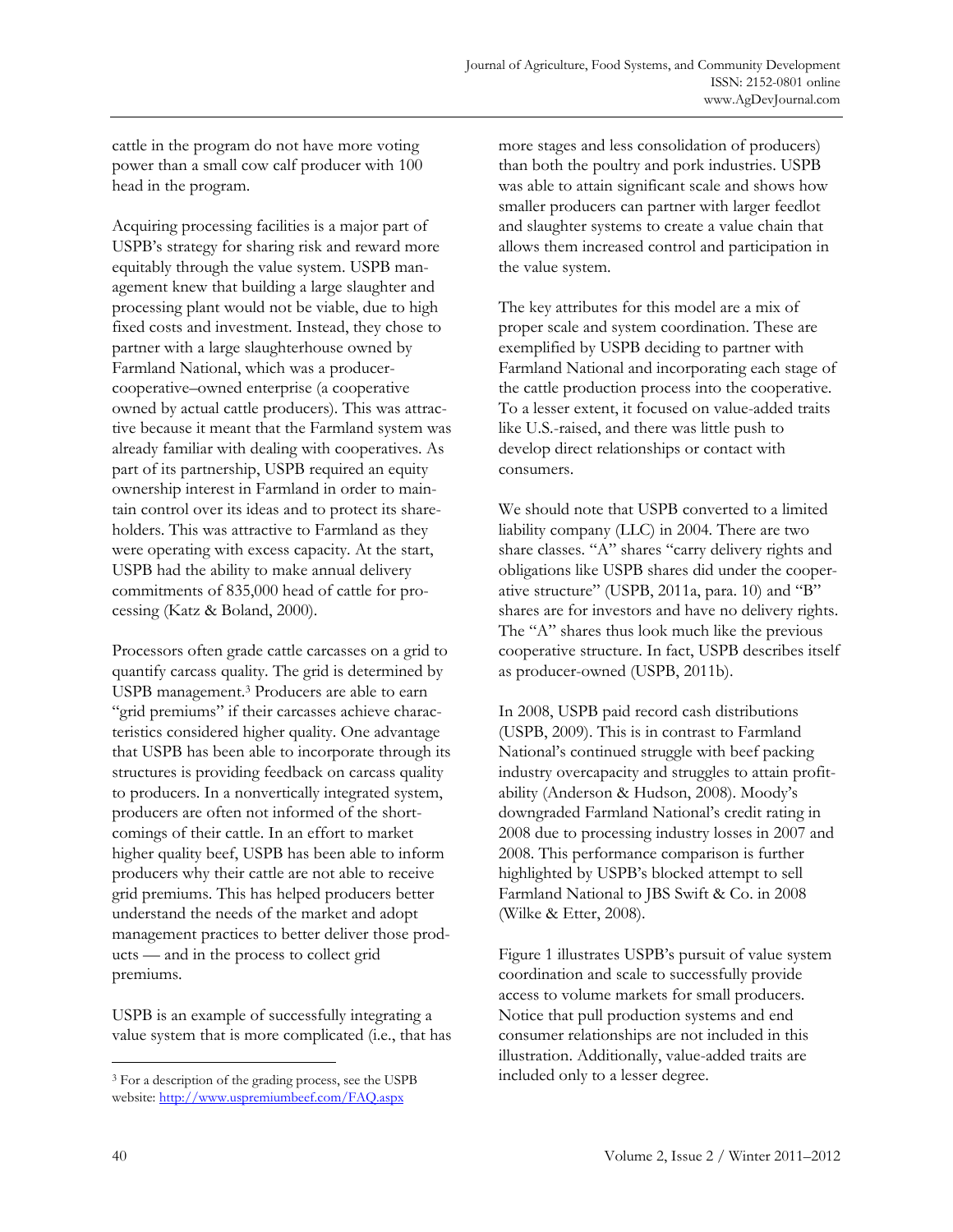Figure 1. U.S. Premium Beef Model



# **Challenges of Scale: Tallgrass Prairie Producers Co-op**

Many studies show that consumers are hypothetically willing to pay premium prices for value-added traits (McCluskey, Wahl, Li, & Wandschneider, 2005), but clearly there is a difference between hypothetical willingness to pay and actually paying. The Tallgrass Prairie Producers Co-op (Tallgrass) was started in 1995 and continued until it was liquidated in 2000 due to unprofitability (Wilson, 2001). The cooperative was originally formed to produce beef that was raised with sustainable values such as the conservation of natural resources, humane treatment of animals, no use of farm chemicals, and low use of fossil fuels.

However, the cooperative was never able to reach profitability and only survived based on the substantial subsidization provided by cooperative members' free labor. According to Wilson's analysis of Tallgrass, the fundamentals of developing a successful meat business based on social values were professional management of the business, sufficient volume to reach the break-even point, cost-effective operations, and realistic product pricing. These four aspects also had to be coupled with "a critical mass of supply and capital" (Wilson, 2001, p. 4). In order to reach the break-even point,

Tallgrass desperately needed a distributor or retailer that could buy in volume. However, due to the seasonal nature of its grass finishing process, there was no way to guarantee a steady supply of beef through the winter. The issue of supply was compounded by its marketing campaign, which especially emphasized its special attributes of sustainability, low fossil fuel usage, humane treatment, no on-farm chemicals, and health benefits. These valueadded traits were realized through their grass finishing process, which most consumers did not understand. For capital, the cooperative initially took a "do-ityourself" approach to avoid debt.

However, in the end, it did not have the capital needed to hire the skilled meat-industry professionals who could have identified and helped it capitalize on early market opportunities (Wilson, 2001).

Overall, Tallgrass was never able to develop the steady product flows and volume to make such investment in its business feasible. Barriers, or as Wilson stated, the "Catch-22," in its business were the competing problems at each stage of its value chain (2001). First, in actual production they could only produce finished beef during the spring, summer, and fall months because of their grass finishing process. Tallgrass co-operators also overestimated consumers' understanding of their process, social values, and willingness to pay a premium for these attributes. Wilson explains that reaching needed production volumes would have been a disaster because they could never have fulfilled such demand (2001). Second, finding a processing facility to process the beef at the costs needed to be profitable was also impossible. Large processing facilities need sufficient volume or are unwilling to deal with smaller producers. Furthermore, sufficient volume is needed to build distributor business. In the end, Tallgrass found itself with a low-volume, high-transaction-cost produc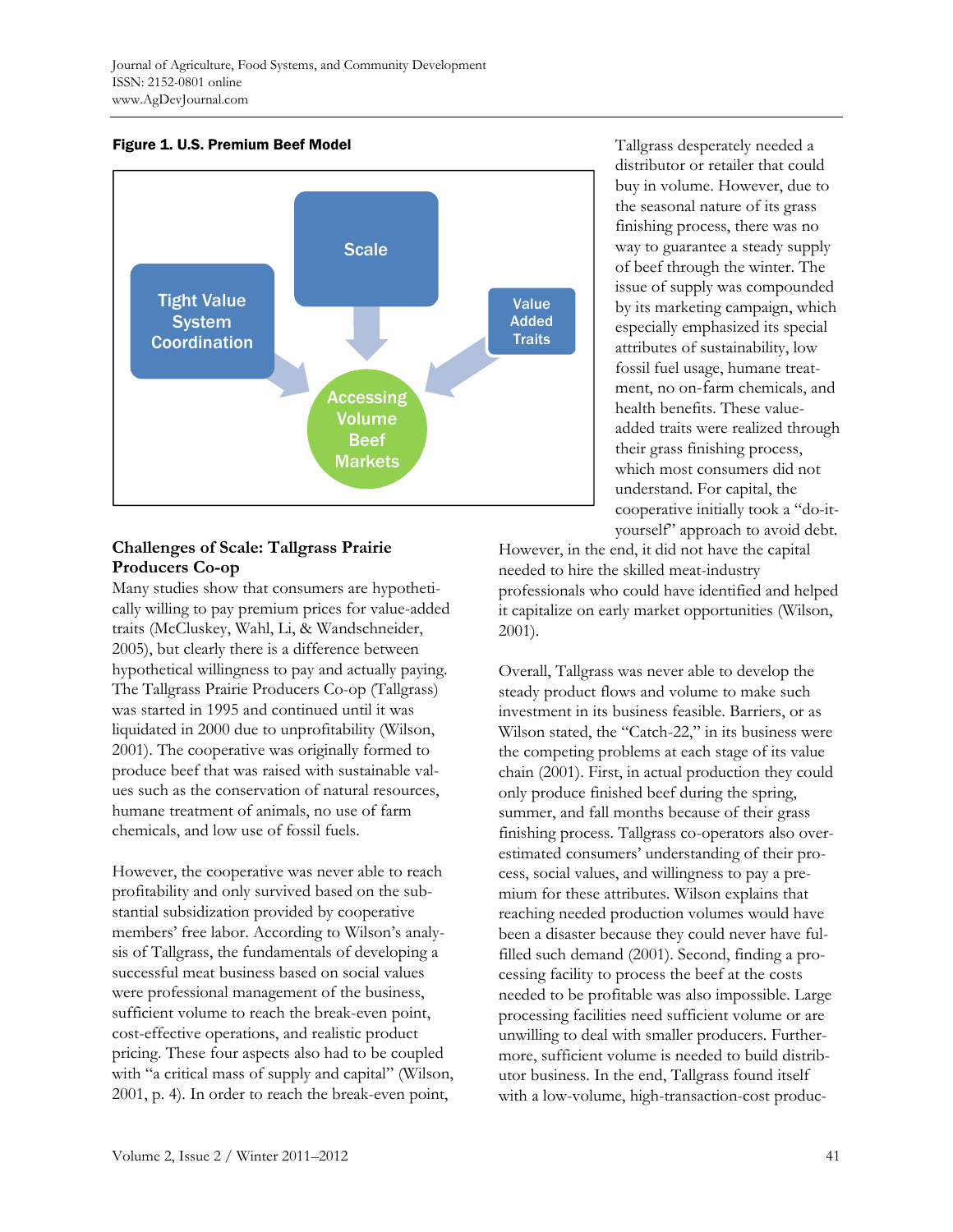tion and distribution process that left them unable to provide consistent supply throughout the year. Tallgrass created a business that needed volume to survive but was never able to properly balance scale and marketing management expertise with value-added traits and end consumer relationship attributes to actually attain the volume it needed.

Tallgrass relied heavily on the attribute of value-added traits for its model. It also emphasized the

attribute of end-customer relationship. However, it did not expend enough energy to determine the correct the scale attribute, which led to problems with the attribute of value system coordination. This is depicted in figure 2. This ultimately led to the cooperative's failure.

### **From Commodity to Shinrai: Country Natural Beef**

First started in 1987 in response to low beef prices, Country Natural Beef (CNB) is a successful cooperative that has developed what Dan Campbell, editor of the USDA publication *Rural Cooperatives,* calls the "third way" of cooperative management (Campbell, 2006). One of the first things to note about the CNB cooperative is that it has almost no overhead and there are no equity positions for members. Capital requirements are raised from revenue derived from cattle sales. The cooperative owns no processing plants or feedlots, has no headquarters, and hires no employees. Management functions are taken care of by "internal partners" who hire their own people to perform the functions that require expertise (Stevenson, 2009). The costs of these functions are paid to the individual rancher or "internal partner," but these individuals are not on the official cooperative payroll. Feedlot functions are managed by cooperative members, but also are not owned by the cooperative itself. Illustrative of CNB's success is its growth from an organization slaughtering 3,000 head of beef per year in 1990, to an organization



Figure 2. Tallgrass Prairie Producers Cooperative Model

that slaughters 47,000 head of beef today (Bradbury, 2009).

This model is different from USPB. One model for cooperatives looking to return more dollars to producers is to pursue greater vertical integration. USPB is a prime example of this; it looked for controlling interests in processing facilities upstream in the value system in order to capture more of the food dollar. What CNB did was counterintuitive to classic cooperative expansion. One general problem in agricultural industries is the increasing level of capital needed to be competitive. This is exhibited by USPB's need to gain a majority stake in Farmland National. CNB has been able to avoid this due to its limited capital structure as it builds resiliency into the system. Activity in cattle commodity markets usually means that beef producers are vulnerable to volatile market prices that change weekly. A typical grainfed beef takes 18–20 months to get to slaughter weight. When a producer calves, he or she has no idea what price will be received when the animal is at market weight. As the logistics manager for CNB said, "We're in the beef business, not the cattle business" (Stevenson, 2009). A cattle business is only looking to deliver cattle and is not connected to the feedlot, processing facilities, distributors, retailers, or consumers. Being in the beef business means *partnering* with each stage on the value system to create situations with mutual reward or *shinrai.* CNB's first major customer, a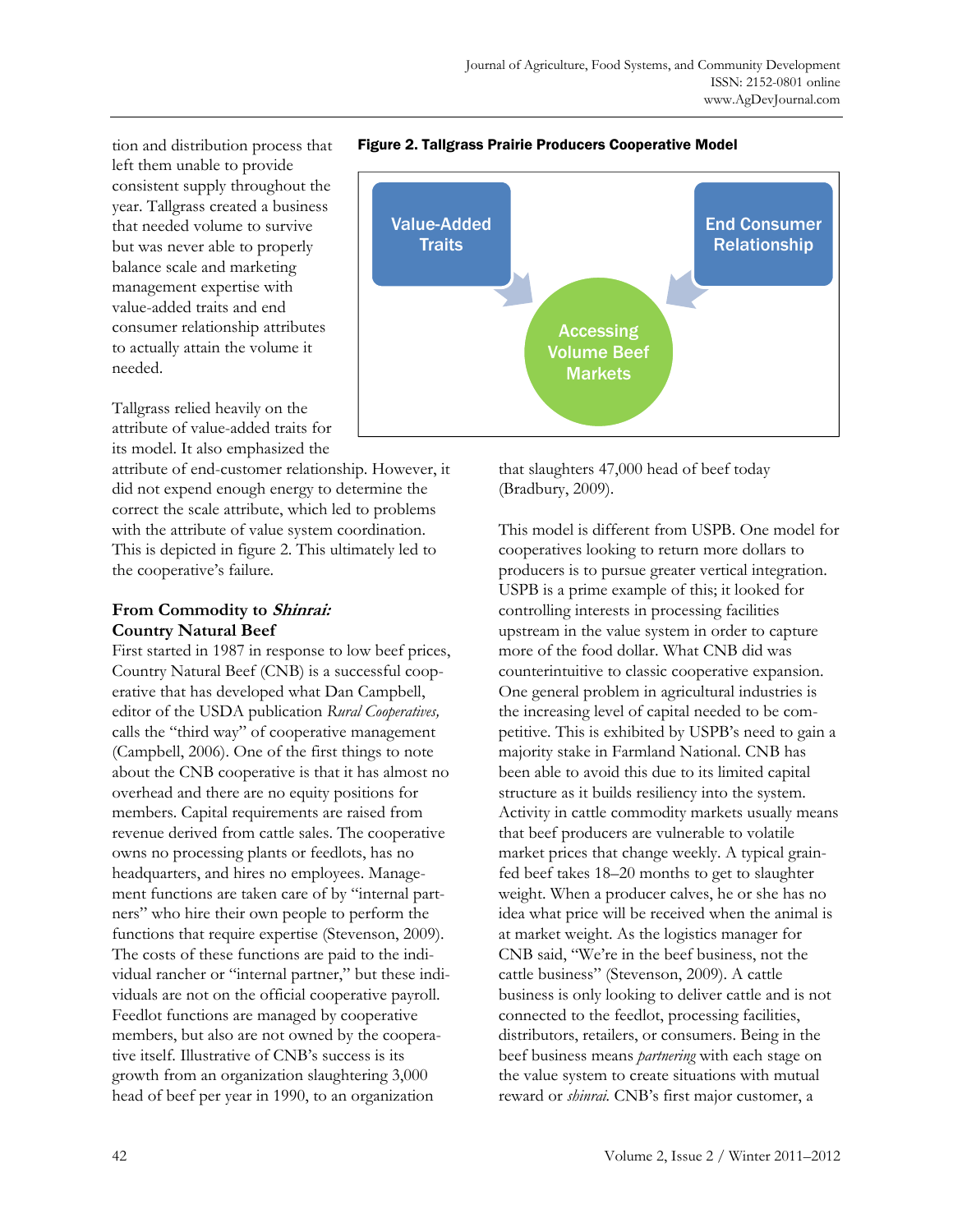Japanese beef company, introduced the cooperators to the concept of *shinrai,* which is the Japanese concept of mutual reward and mutual gain. CNB cultivates these relationships and also maintains direct contact with customers at retail establishments. Each CNB member is required to visit retail establishments three times a year to build relationships with both consumers and groundlevel employees of retailers. An example of cultivating close relationships is highlighted in the following story regarding CNB's relationship to its processor, AB Foods, as related by Dick Bradbury (2009), a founding member of CNB:

Several years back, our processor got into trouble and was forced to shut down for a few days until things could be smoothed over. During this time, they had a large order for the U.S. Army coming up. With the plant down and the timing of the order, AB [Foods] wasn't able to fill the order in time. We told AB they could use our beef that they had on hand at the lower price they needed in order to fill the order. They couldn't believe it. We worked it out with them that our cattle would be the first ones processed after they came back online. They filled their order and our customers didn't experience so much as a hiccup.

For CNB, AB Foods' innovative expertise helped to manage carcass utilization, an extremely important aspect of beef marketing. It also gave CNB the ability to track point of origin through its processes. The willingness to sell excess CNB product through its commodity channels has made AB Foods a tightly knit and noninterchangeable partner with CNB.

This partnership also goes into CNB's supply forecasting. It communicates with both its secondary processor (Fulton Meats) and its major retail partners. This communication allows its value chain to match supply with demand. Because demand is forecasted 18 months out, ranchers with CNB don't produce calves that don't have buyers. This, in essence, establishes a system that comes close to pull production for CNB. It is not producing as much beef as possible and selling it on the spot market. It is adding intentionality to its production based on its own and its partner's expectations of demand. As Dick Bradbury says, "Every animal I produce is already sold" (2009). It should be noted that achieving true pull production in beef may be difficult given the difference between end customer lead time and production lead time.

This more pull-like method of production represents a departure from other commodity beef production and processing models. CNB is concentrating both on maintaining sufficient scale and maintaining involvement in every stage of the value-added process, which allows it to eliminate waste from overproduction. Additionally, CNB has been able to combine low capital expenditure with profitability. Low overhead means that difficult economic conditions and lowered demand for CNB products can lead to adjusted production targets. CNB is able to cut down on production and is not required to maintain fixed production targets or face losses. Cuts are determined by the cooperative, but farms can move beef through other channels when CNB demand decreases. The *shinrai* philosophy can be tested when the cooperative loses customers. However, the low-capital nature of the cooperative allows it the flexibility to survive difficult periods.

Though CNB uses sustainable production methods, it is not certified organic. CNB beef carcasses have attributes that include grass-fed, with only short times on the feedlot (short fed), antibiotic free, and humanely raised. Though its story clearly includes environmentally friendly concepts, it has not overemphasized this attribute of its model.

While these methods have worked well for CNB, they do come with disadvantages, risks, and assumptions. First, one of CNB's major customers, accounting for 60% of sales, is Whole Foods Market (Campbell, 2006). The relationship with Whole Foods Market has grown from a handshake agreement to formal contracts. There is significant overlap in CNB's business model (story) and Whole Foods Market's customer base (Stevenson,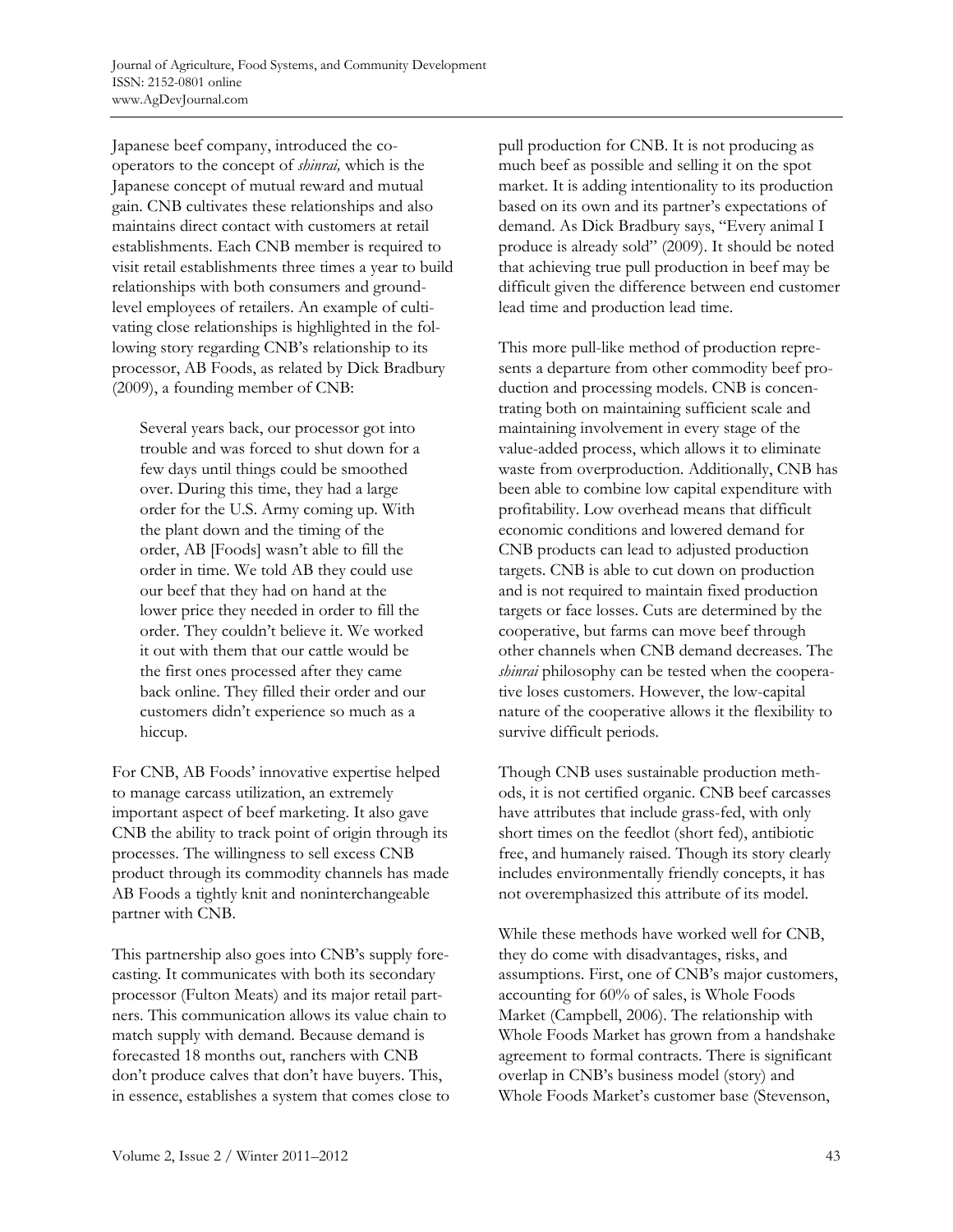2009). However, with one customer taking 60% of the production, there is a risk to CNB that Whole Foods business would have a disproportionately negative effect on CNB business. This actually happened when Whole Foods changed from a regional to a centralized buying structure. This hurt the regional relationships that had already been cultivated and maintained over a long period of time. CNB production was set up to deliver beef to Whole Foods operations west of the Rocky Mountains. At the time of the changeover, Whole Foods had been growing rapidly and was looking for beef suppliers that would be able to deliver product to their locations nationally. Eventually, the relationship was repaired, but this does highlight risks associated with dependence on one large customer.

Furthermore, Whole Foods is able to connect CNB with consumers who are willing to pay more for direct contact with producers, environmental stewardship, social values, and antibiotic- and hormone-free production methods. There are a limited number of retailers similar to Whole Foods in the market. It might not be possible for every

producer to connect with a retail and distribution system that has access to such markets. Additionally, pull systems of production require high amounts of coordination with customers and processors. CNB must pay for its managing members' and their employees' time to cultivate these relationships. This has proved profitable for CNB because of its access to premium markets. It might not be profitable for organizations without access to premium markets to take on increased transaction costs.

CNB's model includes achieving the proper scale, not just size for the sake of size. It uses a pull system of production that is facilitated by good value system coordination. This coordination is likely one outcome of the customer relationships that CNB has established. It has an innovative way of ensuring the attribute of marketing management expertise. Finally, its value-added traits are not more than what the market is willing to buy.

Figure 3 represents the relative balance that CNB has struck in accessing volume markets for their



#### Figure 3. Country Natural Beef Model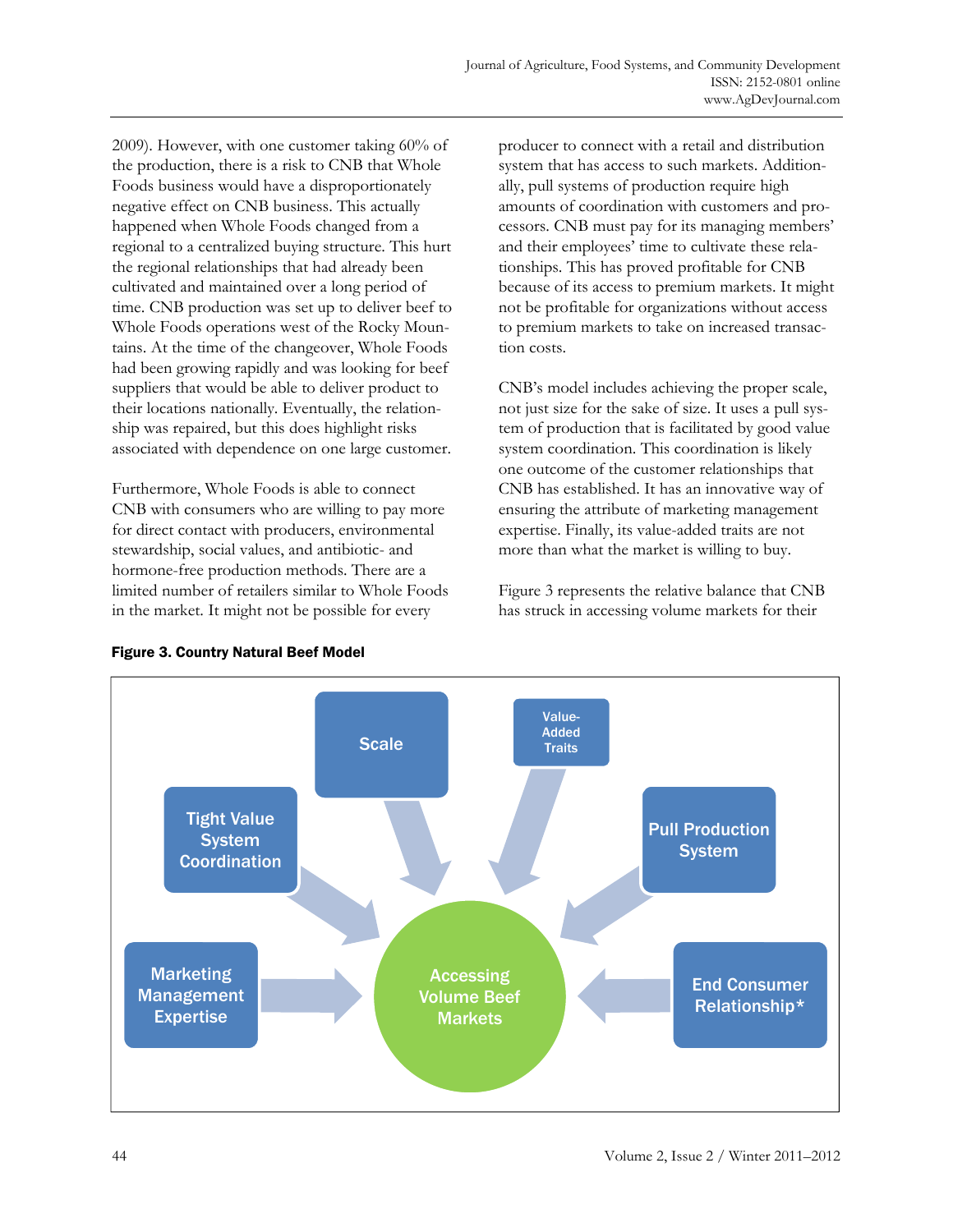small producers. We have placed an asterisk next to end-customer relationship as a way to highlight the fact that a significant portion of their sales comes from one customer, making CNB very dependent on that customer.

### **Discussion: Toward a New Model**

These three case studies were chosen because of the different model each represented. Organizations using similar models might achieve different results than the firms presented here. However, the three case studies do give an indication as to the key attributes to consider when evaluating a cooperative model for smaller producers to access volume markets: marketing management expertise; value system coordination; scale; value-added attributes; production system design; and endcustomer relationship. Table 1 is a summary of the three case studies. For each, the authors offer an admittedly subjective rating on each attribute. It is consumer relationships that are vital in success. However, as tempting as a formula for beef marketing success might be, it is more important to recognize the highly dynamic nature of these attributes. Depending on the scale, different levels of value-added traits, expertise, relationships across the value system, or direct consumer contact will be needed. For example, as consumer contact increases, more marketing opportunities are possible with less scale due the more direct connections between consumer and producer. The

discussion below will note where such interactions are particularly important.

Both USPB and CNB represent, to date, successful cooperative enterprises that have been able to connect small producers to volume markets. Yet USPB slaughters slightly more than eight times the beef that CNB does. As Dick Bradbury from CNB has stated, "We aren't even a drop in the bucket of the beef market" (2009). On the other hand, Tallgrass was never able to reach the scale needed to access volume markets and attain profitability. Scale, it seems, at least to a certain point, is important. A small producer might be able to sell 100–200 head of beef directly to consumers. However, as the number of beef marketed increases, small producers often have insufficient scale to hire a marketing manager full time, yet cannot market enough beef part time to enter into volume markets. Scale must thus be considered a "Catch-22" attribute.

Marketing management expertise is clearly an important attribute for beef producers looking to market their products into retail markets. As Mike Lorentz said, "Don't be naïve enough to think that you can part-time people out of a fulltime job. These people wake up in the morning and all they think about is selling more meat" (2009). Tallgrass's negative experience in niche markets is partially due to its failure to hire the required expertise. Market opportunities that "do-it-your-

| <b>Attribute</b>                                | <b>U.S. Premium Beef</b>                                   | <b>Tallgrass Prairie</b><br><b>Producers Co-op</b> | <b>Country Natural Beef</b>                   |
|-------------------------------------------------|------------------------------------------------------------|----------------------------------------------------|-----------------------------------------------|
| <b>Marketing Management</b><br><b>Expertise</b> | Professional, full-time<br>management                      | Not significant                                    | Internal partners hire<br>expertise as needed |
| <b>Value System Coordination</b>                | Emphasis on<br>communication between<br>value chain stages | Poor due to seasonal<br>production                 | Shared Risk and Rewards                       |
| Scale                                           | Sufficient to secure<br>processing capacity                | Unable to maintain<br>proper scale                 | Proper, in part due to<br>pull production     |
| <b>Value-Added Traits</b>                       | Lower priority                                             | Primary attribute                                  | Appropriate to what<br>market will bear       |
| <b>Production System</b>                        | Push system                                                | Push system                                        | Pull system                                   |
| <b>End-Customer Relationship</b>                | Not emphasized                                             | Significant attribute                              | Customer visits required                      |

#### Table 1. Summary of Case Studies of Cooperative Business Models for Beef Marketing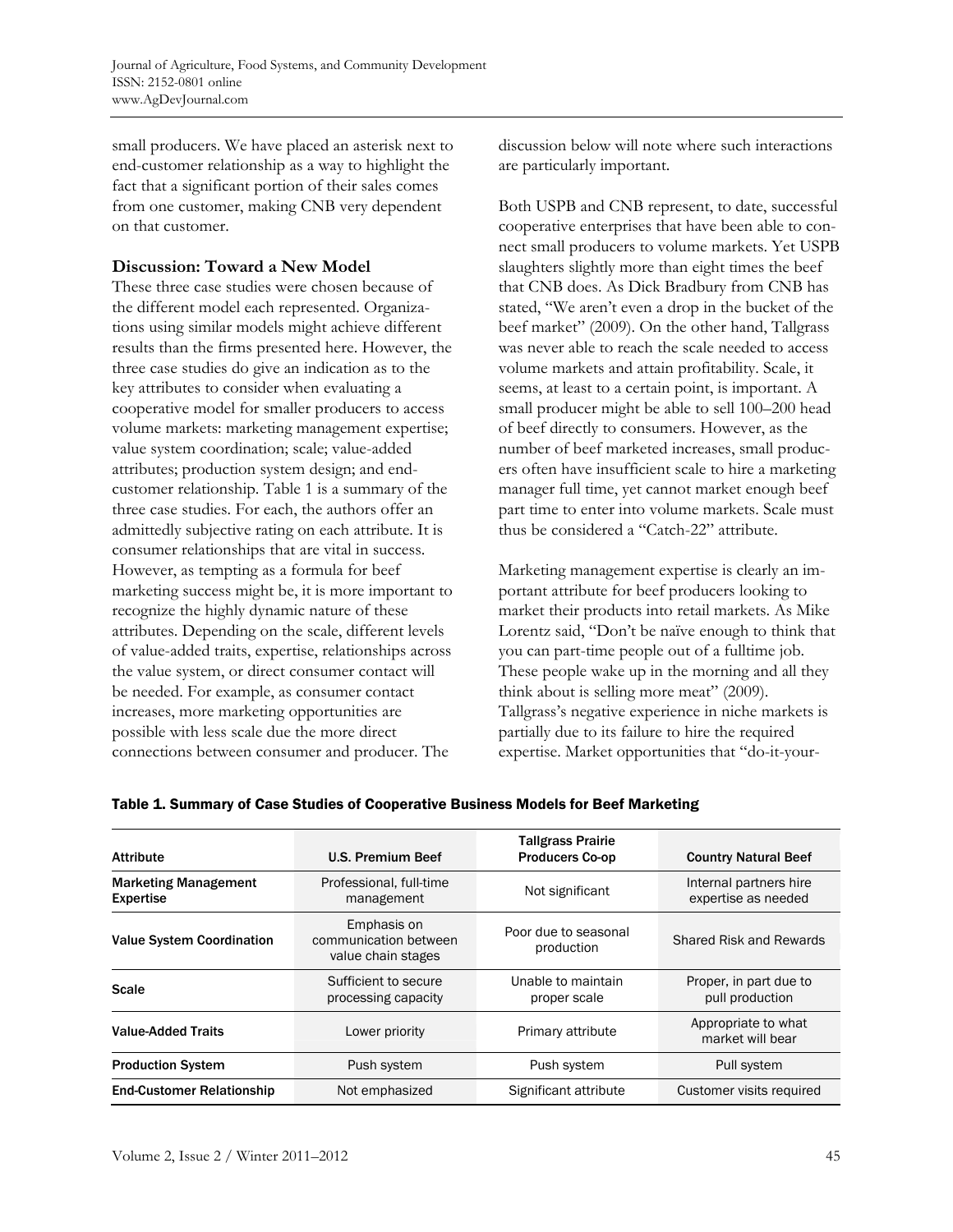self" ranchers may have missed could have been caught by more experienced professionals. In contrast, USPB and CNB both hired the necessary expertise. USPB has an official management team, while individual ranchers with CNB either use their own expertise or hire expertise on a contract basis.

The case studies make clear that the issue of scale and expertise are linked. Consider the rule of thumb regarding scale from an industry presentation by Mike Lorentz of Lorentz Meats. When considering hiring a beef marketing expert, he suggests that it will take *at least* 1,000 head of beef to enter into volume retail and distribution markets (Lorentz, 2009). The reasoning behind this statement is that accessing volume markets takes at least one full-time marketing and sales employee. In order to pay a skilled full-time employee, a roughly 1,000-beef minimum is necessary. For direct marketing at low volumes, an additional employee is not needed. Between 200 beef and 1,000 beef is a no man's land that requires more marketing labor than one person can give, but also does not generate enough profit to justify hiring.

Value-added traits such as U.S. raised, humanely raised, antibiotic-free, GMO-free, and grass-fed are all important for accessing premium prices and volume markets. The natural meat and poultry market saw a 77% growth in market share between 2002 and 2003, and was a significant part of the organic food industry (Organic Trade Association, 2004). McEachern and Schröder (2004) found that a significant proportion of respondents to their survey (76%) would prefer to buy fresh meat products with social values–based labeling. Thus, there is a market for food and fiber products that convey a message of value-added traits (range-fed, humanely raised, etc.) to consumers that go beyond organic standards.

Value-added traits can help small producers and cooperatives succeed, but they cannot make a beef business. These attributes have helped CNB to be successful. However, the experience with CNB can be contrasted with USPB, which does not seek to compete in the beef market based on sustainable values and attributes, yet still has helped small beef

producers be successful in volume markets. The experience of Tallgrass indicates that even though social values and health aspects might be important, there is a limit on what consumers are willing to pay for these aspects. Tallgrass received recognition in sustainable agriculture circles from people who wanted to believe that its environmental stewardship, social values, and health benefits were ushering in a new age for small agricultural producers. However, its lack of profitability shows that while markets based on value-added traits might be growing, they still must balance other factors in their business. The key to the value-added traits attribute is thus selecting a level of value-added traits that will sell in sufficient quantity and price to maintain profitability. The three cases studied here show three different approaches with regard to this attribute.

Coordination across the value system is also important. However, there are several different methods to achieving these goals. There are, as CNB has shown, *shinrai* methods of mutual risk and reward that require less capital outlay, but more regular maintenance of the relationship. Across each stage of the value chain, CNB maintains close relationships with companies that have similar goals and business strategies. On the other hand, USPB decided that it would invest downstream in processing capacity in its attempt to more tightly orchestrate its supply chains. A major focus of its business is greater coordination of production, not supply chain relationships. CNB appears to focus on the "soft side" issues, while USPB appears more focused on the technical side.

CNB has also been able to successfully partner across its value chain to better match its production to demand, thus eliminating waste. It has created a pull system that is unique. Most organizations, USPB included, are still tied to facilities that require a certain level of utilization and are required to push product out into the market, creating overproduction during times of limited demand. Vertical integration has helped to manage this better, but large processing facilities still must process sufficient product to reap economies of scale. In many ways, USPB doesn't have a lot of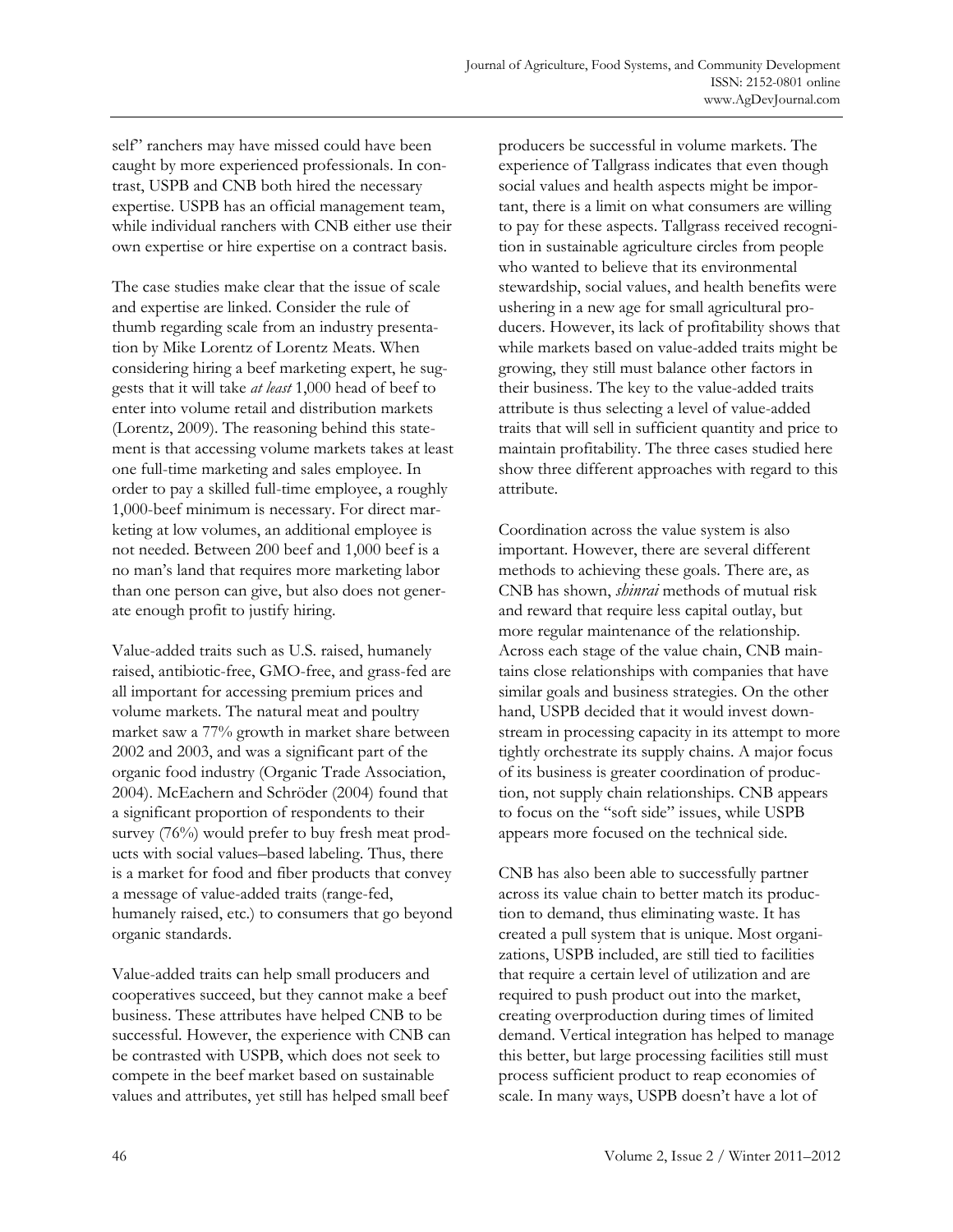flexibility in its production numbers because of the driving need to keep consolidated production facilities operating. These cases point out how system coordination and system of production are linked. Simply put, greater coordination allows the opportunity to take advantage of the benefits of pull production systems.

The final attribute considered is relationships with end consumers. This can also be an important factor or a difficult burden when coordinating across the value system. Tallgrass, for example, was only able to market its beef to high-transactioncost, small and independent retailers. Although it had high degrees of direct contact with consumers, these high transaction costs were a barrier to profitability. On the other hand, CNB employs farmer visits to retail establishments and restaurants that serve its beef, which has been a key to promoting customer loyalty, connection with the farmer or rancher, and overall success. USPB does not have a direct relationship with the end consumer, but has sufficient scale to compete effectively in commodity beef sectors. The case studies all point to the idea that strong relationships with end customers facilitate system coordination and pull production systems.

## **Conclusion**

The ability of small producers working alone to develop and access volume markets is limited. Direct marketing of products is not feasible in high-volume environments, as it is difficult for one small producer to manage both marketing and production aspects at sufficient volumes to be useful for an increasingly consolidated retail sector. Because of this, cooperative enterprise has long been an option for small beef producers to access volume markets and increase market power. Cooperatives that represent small producers must balance several factors to be successful selling into retail markets, as represented in figure 4.

The aforementioned qualities must be considered by small beef producers. It is also important to note that these qualities are dynamic parts of the whole business. Stronger relationships with end consumers might negate the need for different value-added traits or going to a larger scale. The degree to which each cooperative fulfills these factors is often a moving target based on the particular situation of a business. It would be beneficial for small beef producers to learn from the experiences of Tallgrass, Country Natural Beef, and U.S. Premium Beef, and also understand that there



#### Figure 4. A New Model for Small Producers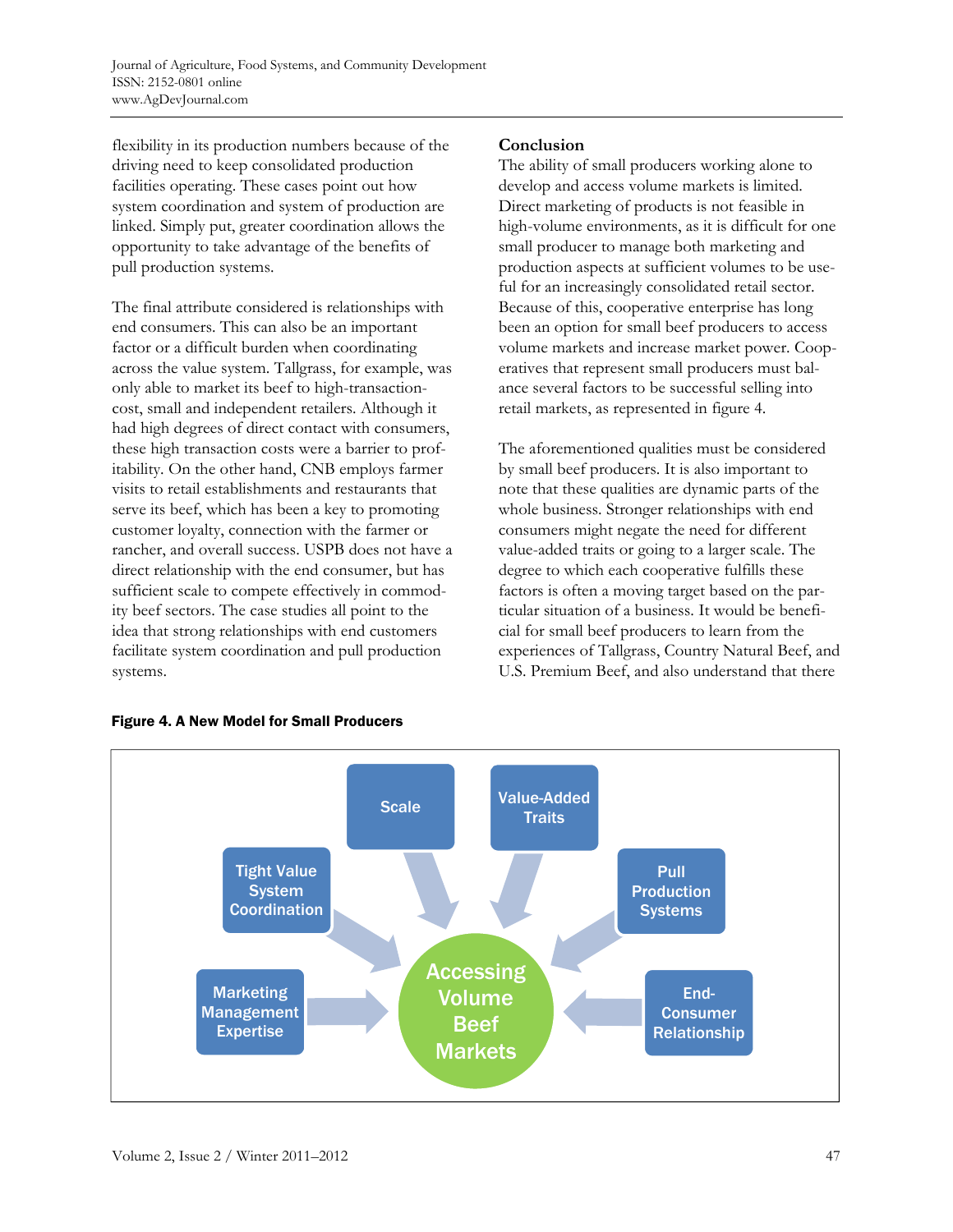is no one way to beef marketing success. Finding the sweet spot for each factor is more an art than a science.

This research has synthesized three case studies and outlined some of the factors of success in beef marketing. Based on this, future research on small producer success in volume markets should include the following.

- 1. Additional factors responsible for small producer success in volume markets.
- 2. Research that highlights success factors in volume beef marketing using empirical methods.
- 3. Research that highlights how pull methods of agricultural production can be better incorporated into volume beef-marketing schemes.
- 4. Research that further investigates how different factors responsible for small producer success in volume beef markets interact with each other.

Research that extends the current paper along these lines is likely to give important practical guidance to small producers.

### **References**

- Anderson, J. D., & Hudson, D. (2008, September). Acquisitions and integration in the beef industry. *Policy Issues, 2,* 1–4. Available at [http://www.choicesmagazine.org/magazine/](http://www.choicesmagazine.org/magazine/pdf/PI2.pdf) pdf/PI2.pdf
- Barkema, A., Drabenstott, M., & Novack, N. (2001). The new U.S. meat industry. *Economic Review, QII,*  [33–56. Available at http://EconPapers.repec.org/](http://EconPapers.repec.org/RePEc:fip:fedker:y:2001:i:qii:p:33-56:n:v.86no.2) RePEc:fip:fedker:y:2001:i:qii:p:33-56:n:v.86no.2
- Born, H. (2001). *Keys to success in value-added agriculture* [Report no. IP172]. National Center for Appropriate Technology. Retrieved from the National Sustainable Agriculture Information [Service website: http://www.attra.org/attra](http://www.attra.org/attra-pub/keystosuccess.html)pub/keystosuccess.html
- Bradbury, D. (2009, July 22). *Values based value chains.*  Keynote address at the Communities of Practice Workshop, Des Moines, Iowa.
- Campbell, D., (2006). The natural. *Rural Cooperatives, 73*(4), 4-9. Retrieved from USDA Rural Development website: http://www.rurdev.usda. gov/rbs/pub/jul06/natural.htm

Cousins, P. D., Handfield, R. B., Lawson, B., & Petersen, K. J. (2006). Creating supply chain relational capital: The impact of formal and informal socialization processes. *Journal of Operations Management, 24*(6), 851–863. <http://dx.doi.org/10.1016/j.jom.2005.08.007>

Das, K. (2009). Relationship marketing research (1994- 2006): An academic literature review and classification. *Marketing Intelligence & Planning, 27*(3), 326–363.

<http://dx.doi.org/10.1108/02634500910955236>

Dimra, E., & Skuras, D. (2003). Consumer evaluations of product certification, geographic association and traceability in Greece. *European Journal of Marketing, 37*(5/6), 690–705.

<http://dx.doi.org/10.1108/03090560310465099>

Franks, J. (2003). Current issues in marketing organic milk in the UK. *British Food Journal, 105*(6), 350– 363.

<http://dx.doi.org/10.1108/00070700310481711>

- Holweg, M., & Pil, F. K. (2008). Theoretical perspectives on the coordination of supply chains. *Journal of Operations Management, 26*(3), 389–406. <http://dx.doi.org/10.1016/j.jom.2007.08.003>
- Katz, J., & Boland, M. (2000). A new value-added strategy for the U.S. beef industry: The case of U.S. Premium Beef Ltd. *Supply Chain Management: An International Journal, 5*(2)*,* 99–110.

<http://dx.doi.org/10.1108/13598540010320018>

- Kim, H.-S., & Kim, Y.-G. (2009). A CRM performance measurement framework: Its development process and application. *Industrial Marketing Management, 38*[\(4\), 477–489. http://dx.doi.org/10.1016/](http://dx.doi.org/10.1016/j.indmarman.2008.04.008)  j.indmarman.2008.04.008
- Krajewski, L. J., & Ritzman, L. P. (2002). *Operations management: Strategy and analysis* (Sixth edition). Upper Saddle River, New Jersey: Pearson Education.